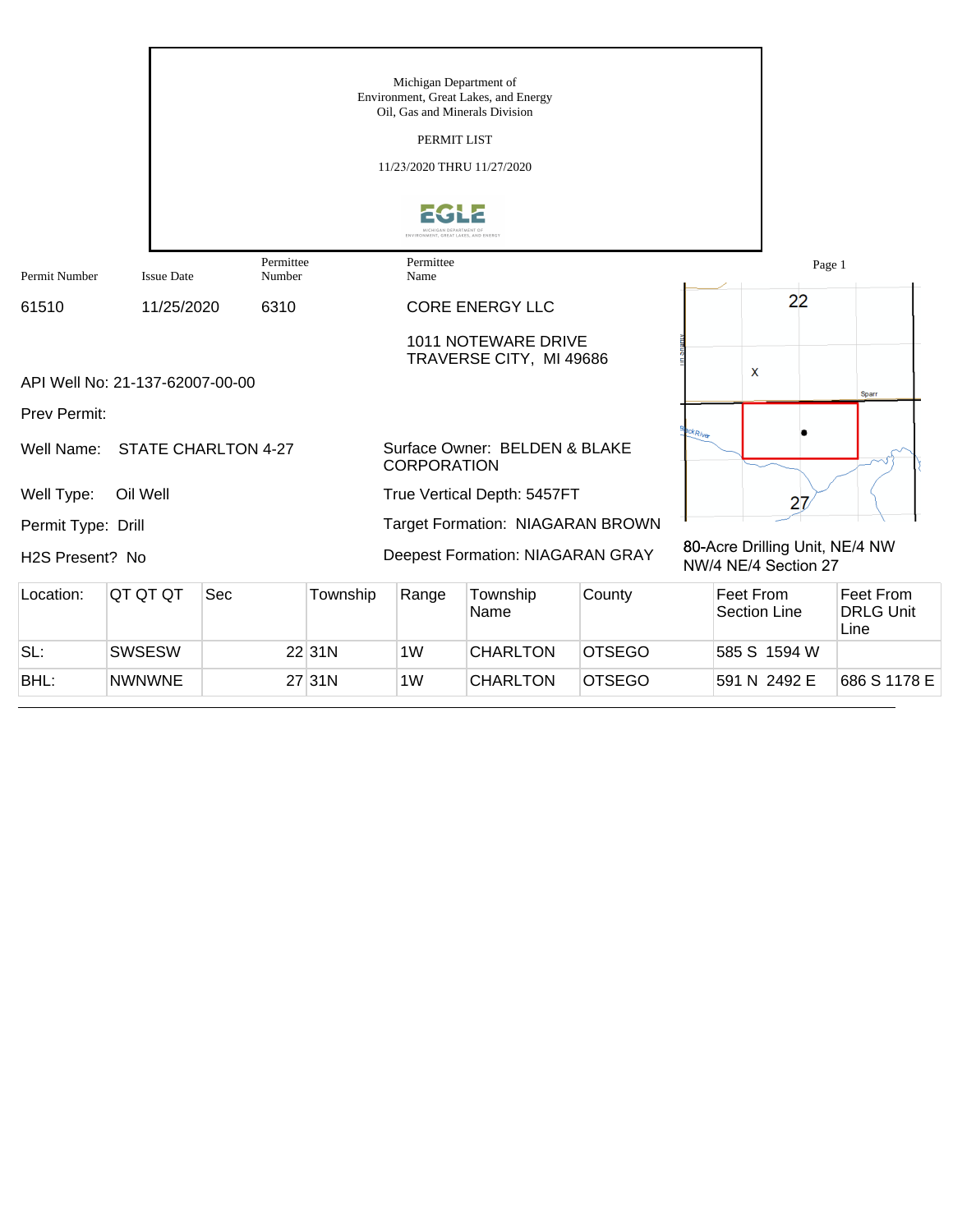Environment, Great Lakes, and Energy

Oil, Gas and Minerals Division

Updated Permits

11/23/2020 THRU 11/27/2020



Permit Number Permittee Number Permittee Name Page 1

## **PLUGGING INSTRUCTIONS ISSUED:**

14990 8146 EERDMANS JAMES 838 CHERRY ST SE

GRAND RAPIDS, MI 49506

API Well Number: 21-139-14990-00-00

Well Name: BOUMA-KIRKPATRICK 1

Plug Inst. Issue Date: 11/18/2020

| Location | <b>IOT OT OT</b> | <b>Sec</b> Township | Range | <b>Township Name</b> | County         | Feet From Section<br>Line | <b>Feet From DRLG</b><br>Unit |
|----------|------------------|---------------------|-------|----------------------|----------------|---------------------------|-------------------------------|
| ISL:     | <b>NENWSW</b>    | $35$ $7N$           | 13W   | l TALLMADGE.         | <b>IOTTAWA</b> | 515 N 990 W               | 1330 N 660 E                  |
| BHL:     | <b>NENWSW</b>    | 35 J7N              | 13W   | l TALLMADGE          | <b>IOTTAWA</b> | 515 N 990 W               | 330 N 660 E                   |

Comment: App to P&A expires on 6/12/21; Revised version of plugging instructions received on 6/12/20 a a a a a 46403 4997 UNITED SECURITY ASSOCIATES INC 12100 E SPINNAKER LN SUTTONS BAY, MI 49682-9594 API Well Number: 21-099-46335-01-00 Well Name: FORD MOTOR CO PROVING True Vertical Depth: 4118 GROUNDS 1-20A Plug Inst. Issue Date: 11/16/2020

|      | Location | <b>IOT OT OT</b> | <b>Sec</b> Township | Range | <b>Township Name</b> | County         | Feet From Section<br>Line | <b>Feet From DRLG</b><br>Unit |
|------|----------|------------------|---------------------|-------|----------------------|----------------|---------------------------|-------------------------------|
| ISL: |          | <b>INESENE</b>   | 20 <sub>J5N</sub>   | 12E   | <b>BRUCE</b>         | <b>IMACOMB</b> | 740 S 330 E               |                               |
|      | BHL:     | <b>INWSWNW</b>   | 21 <sub>5N</sub>    | 12E   | <b>BRUCE</b>         | <b>MACOMB</b>  | 769 S 151 W               | 1551 N 1169 E                 |

Comment: App to P&A expires on 11/16/21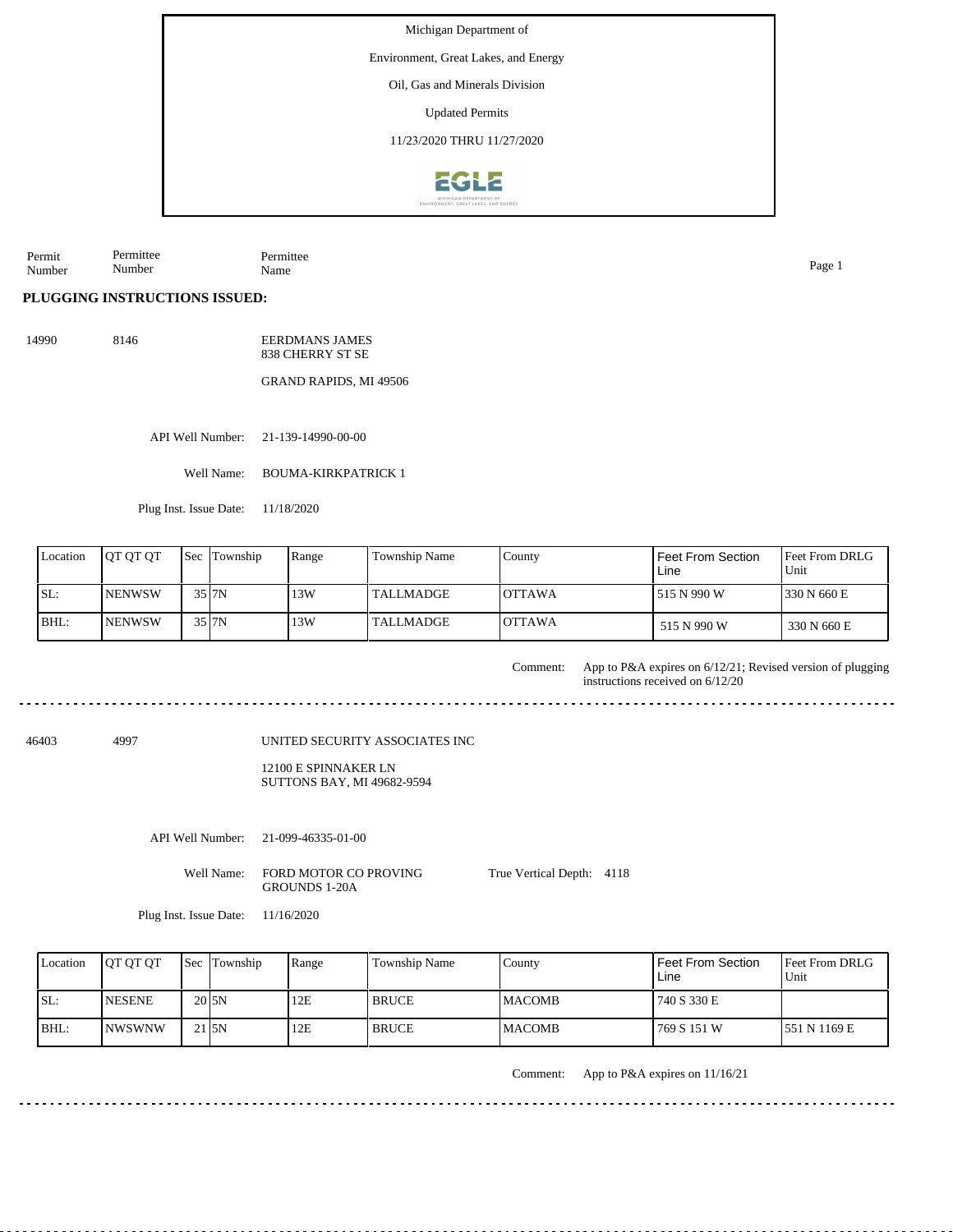Environment, Great Lakes, and Energy

Oil, Gas and Minerals Division

Updated Permits

11/23/2020 THRU 11/27/2020



| Permit | Permittee |
|--------|-----------|
| Number | Number    |

Permittee<br>Name Name Page 2

61407 4267 MICHIGAN GEOSEARCH INC P.O BOX 8907

RENO, NV 89507

API Well Number: 21-147-62000-00-00

Well Name: BISHOP 1-24

Plug Inst. Issue Date: 11/18/2020

| Location | <b>IOT OT OT</b> | <b>Sec Township</b> | Range | Township Name | County              | Feet From Section<br>Line | <b>Feet From DRLG</b><br>Unit |
|----------|------------------|---------------------|-------|---------------|---------------------|---------------------------|-------------------------------|
| SL:      | <b>ISWNENE</b>   | $24$ $6N$           | 14E   | <b>RILEY</b>  | <b>ISAINT CLAIR</b> | 1066 N 1007 E             | 1066 N 1007 E                 |
| BHL:     | <b>ISWNENE</b>   | $24$ $6N$           | 14E   | <b>RILEY</b>  | <b>ISAINT CLAIR</b> | 1066 N 1007 E             | 1066 N 1007 E                 |

Comment: App to P&A expires on 11/18/21

المالون المالون المالون المالي <u>. . . . . . . . . . . . . . . . . .</u> <u>. . . . . . . . . . . . . .</u>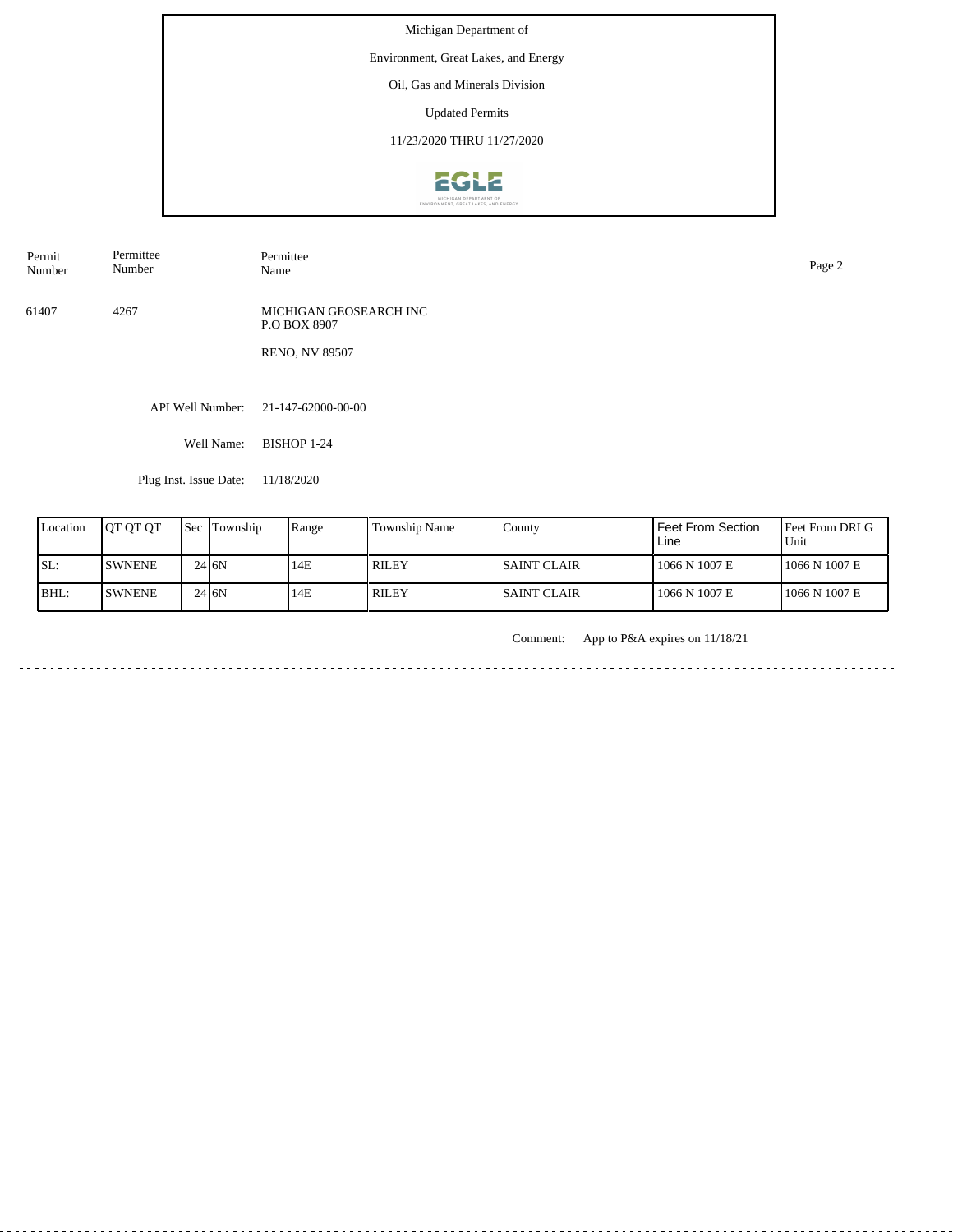Environment, Great Lakes, and Energy

Oil, Gas and Minerals Division

Updated Permits

11/23/2020 THRU 11/27/2020



Permit Number Permittee Number Permittee Name Page 3

**RECORD OF WELL PLUGGING:**

53461 6371 BREITBURN OPERATING LIMITED **PARTNERSHIP** 1111 BAGBY STREET, SUITE 1600

HOUSTON, TX 77002

API Well Number: 21-137-53461-00-00

Well Name: FONTINALIS CLUB C4-2

Plugging Date: 11/12/2020

| Location | <b>IOT OT OT</b> | <b>Sec</b> | Township           | Range | <b>Township Name</b> | County         | l Feet From Section.<br>l Line | <b>IFeet From DRLG</b><br>Unit |
|----------|------------------|------------|--------------------|-------|----------------------|----------------|--------------------------------|--------------------------------|
| ISL:     | <b>ISWNESE</b>   |            | 2 <sub>131</sub> N | 3W    | LIVINGSTON           | <b>IOTSEGO</b> | 1650 S 700 E                   | 330 S 620 W                    |
| BHL:     | <b>ISWNESE</b>   |            | 2 <sub>131</sub> N | 3W    | LIVINGSTON           | <b>OTSEGO</b>  | 1650 S 700 E                   | 330 S 620 W                    |

 $\ddot{\phantom{1}}$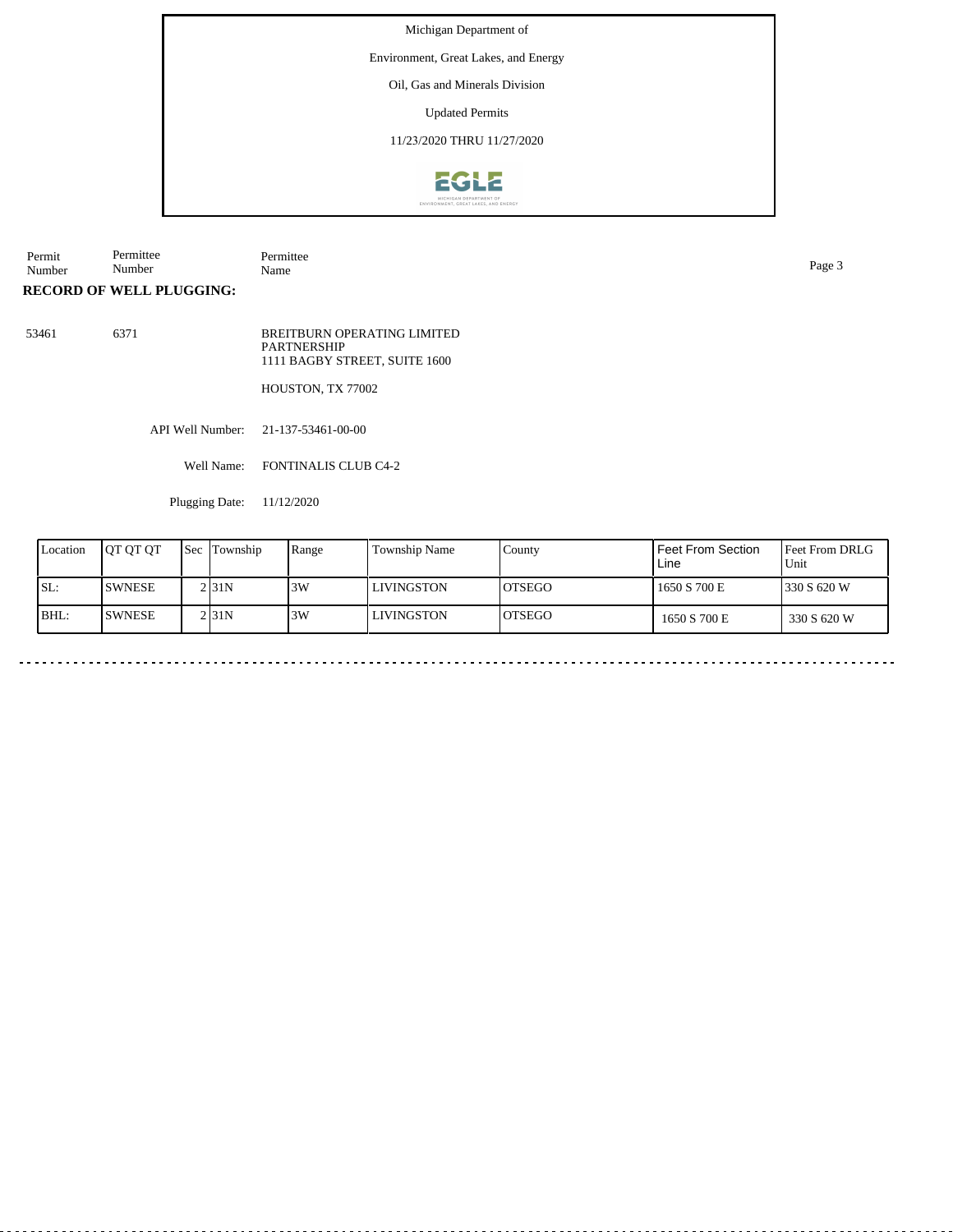Environment, Great Lakes, and Energy

Oil, Gas and Minerals Division

Updated Permits

11/23/2020 THRU 11/27/2020



Permit Number Permittee Number

Permittee Name Page 4

## **RECORD OF CHANGE OF WELL STATUS:**

59996 104 WEST BAY EXPLORATION **COMPANY** 

13685 S WEST BAYSHORE DR TRAVERSE CITY, MI 49684

API Well Number: 21-075-59996-01-00

Well Name: WEST BAY 1-22 HD1

Change Date: 9/1/2020

| Location | <b>IOT OT OT</b> | <b>Sec</b>          | Township | Range | Township Name  | County          | l Feet From Section<br>Line | <b>Feet From DRLG</b><br>Unit |
|----------|------------------|---------------------|----------|-------|----------------|-----------------|-----------------------------|-------------------------------|
| SL:      | INWSESW          | 22 I <sub>4</sub> S |          | 2E    | <b>JACKSON</b> | <b>INORVELL</b> | 750 S 1400 W                |                               |
| IBHL:    | <b>NWNESW</b>    | 22 <sup>4</sup> S   |          | 2E    | <b>JACKSON</b> | <b>INORVELL</b> | 2299 S 1737 W               | 335 N 879 E                   |

Proposed Rework: Reworked to Continue Drilling - HDH Comment: Reworked to plugback to 3863' MD and drill HD1. Reworked to Continue Drilling - HDH 

60077 104 WEST BAY EXPLORATION COMPANY

## 13685 S WEST BAYSHORE DR TRAVERSE CITY, MI 49684

API Well Number: 21-075-60077-01-00

Well Name: HAYSTEAD 2-9 HD1

True Vertical Depth: 4172

True Vertical Depth: 4237

Change Date: 8/7/2020

| Location | <b>OT OT OT</b> | Sec Township | Range | Township Name  | County         | Feet From Section<br>Line | <b>Feet From DRLG</b><br>Unit |
|----------|-----------------|--------------|-------|----------------|----------------|---------------------------|-------------------------------|
| ISL:     | <b>NESENW</b>   | -l4S         | 2E    | <b>NORVELL</b> | <b>JACKSON</b> | 1650 N 2293 W             |                               |
| BHL:     | <b>INENENE</b>  | - 14S        | 2E    | <b>NORVELL</b> | <b>JACKSON</b> | 330 N 640 E               | 1330 N 679 W                  |

Reworked to Continue Drilling - HDH

Comment:

Proposed Rework: Reworked to Continue Drilling - HDH Comment: Reworked to plugback, mill new window, drill HDH, stimulate, and test new zone within the upper Trenton.

. . . . . . . . .